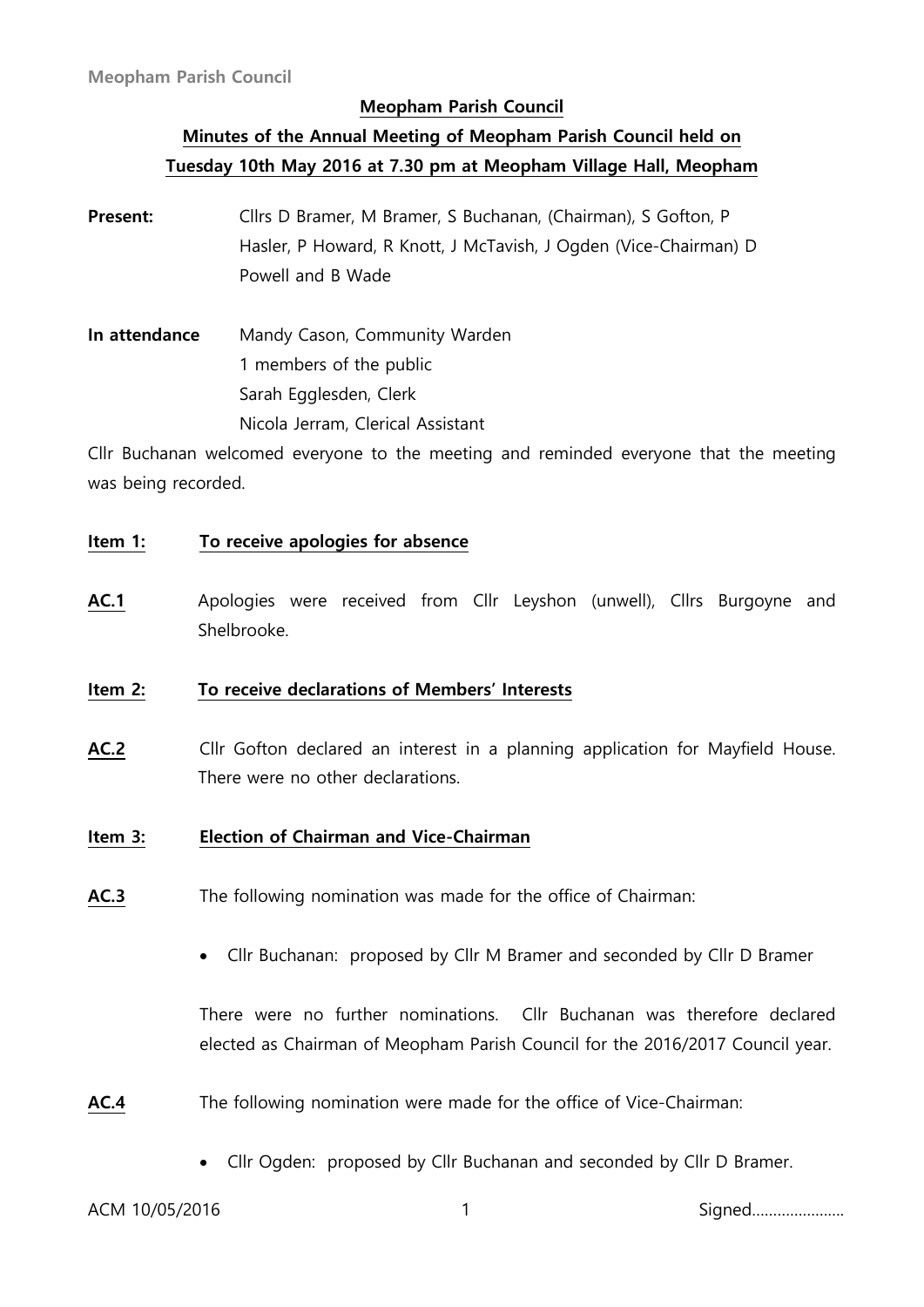There were no further nominations. Cllr Ogden was therefore declared elected as Vice-Chairman of Meopham Parish Council for the 2016/2017 Council year.

**AC.5** Cllrs Buchanan and Ogden read and signed the Statutory Declaration of Office.

On a proposal by Cllr Buchanan and seconded by Cllr Ogden the Chairman suspended Standing Orders and invited questions from members of the public. All voted in favour.

Community Warden, Mandy Cason gave a report to members.

Standing Orders were then reinstated.

# **Item 4: To approve the minutes of the Full Council meetings held on 05.04.16 and 26.04.16**

- **AC.6** The minutes of the meeting held on 05.04.16 were approved as a true record on a proposal by Cllr Ogden and seconded by Cllr McTavish. All voted in favour.
- **AC.7** The minutes of the meeting held on 26.04.16 were approved as a true record on a proposal by Cllr M Bramer and seconded by Cllr McTavish. All voted in favour
- **Item 5: Matters Arising**

#### **AC.8** 05.04.16 Minutes

- o Cllr M Bramer referred to an email received from the LPA regarding a planning application for Leafy Lodge which cleared up a misunderstanding relating to the size of the extension which members noted.
- o Cllr Gofton requested clarification on what stage the council is at regarding the tendering for Judson's Pavilion. Cllr Buchanan confirmed that tenders have not be sought as yet due to waiting for the Structural Engineering plans and now an issue with the plans submitted to GBC for the new planning application.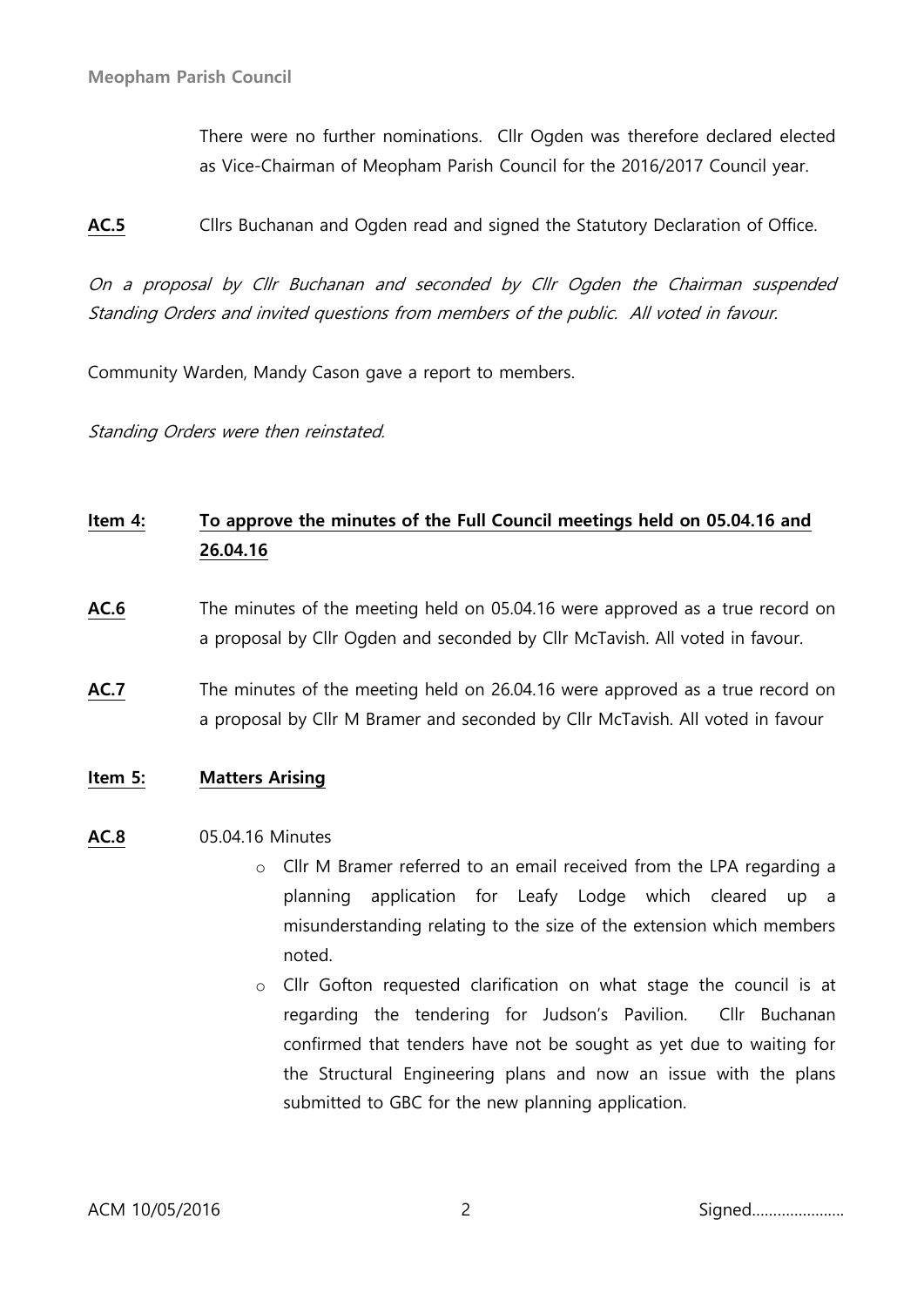o Cllr Hasler requested an update on the application for 14 New Road. Cllr McTavish confirmed this going to the Regulatory Board on 25.05.16.

# **Item 6: To determine the ordinary meetings of the Council and Standing Committees for 2016/2017 up to and including the next Annual Meeting of Council**

**AC.9** Cllr Buchanan explained the changes in dates from the provisional dates approved December 2015. Cllr Ogden proposed the new dates are approved and this was seconded by Cllr McTavish. All voted in favour. The motion was agreed.

# **Item 6.1 To agree all ordinary meetings of the Council and Standing Committees to start at 7:30pm**

**C.10** Cllr D Bramer proposed the above motion and this was seconded by Cllr Howard. There were 9 votes in favour and 2 against. The motion was agreed.

# **Item 6.2 To agree to rotate the venues for the Ordinary meetings of the Council within the Parish and delegate to the clerk to organise**

**AC.11** The motion was proposed by Cllr M Bramer and seconded by Cllr Gofton. There were 8 votes in favour and 3 against. The motion was agreed.

# **Item 7: To review and approve the responsibilities delegated to the Standing Committees, the terms of reference and endorse the delegated powers to employees**

**AC.12** Cllr Ogden proposed approval of the above for all 3 Standing Committees. This was seconded by Cllr M Bramer and there were 9 votes in favour and 2 abstentions. The motion was agreed.

### **Item 8: To appoint members to the Standing Committees**

**AC.13** The list of members for each committee had been circulated. Cllr Powell asked why he had not be placed on the E&A committee and it was explained that his form had been received late and there were already 2 councillors from each

ACM 10/05/2016 3 Signed………………….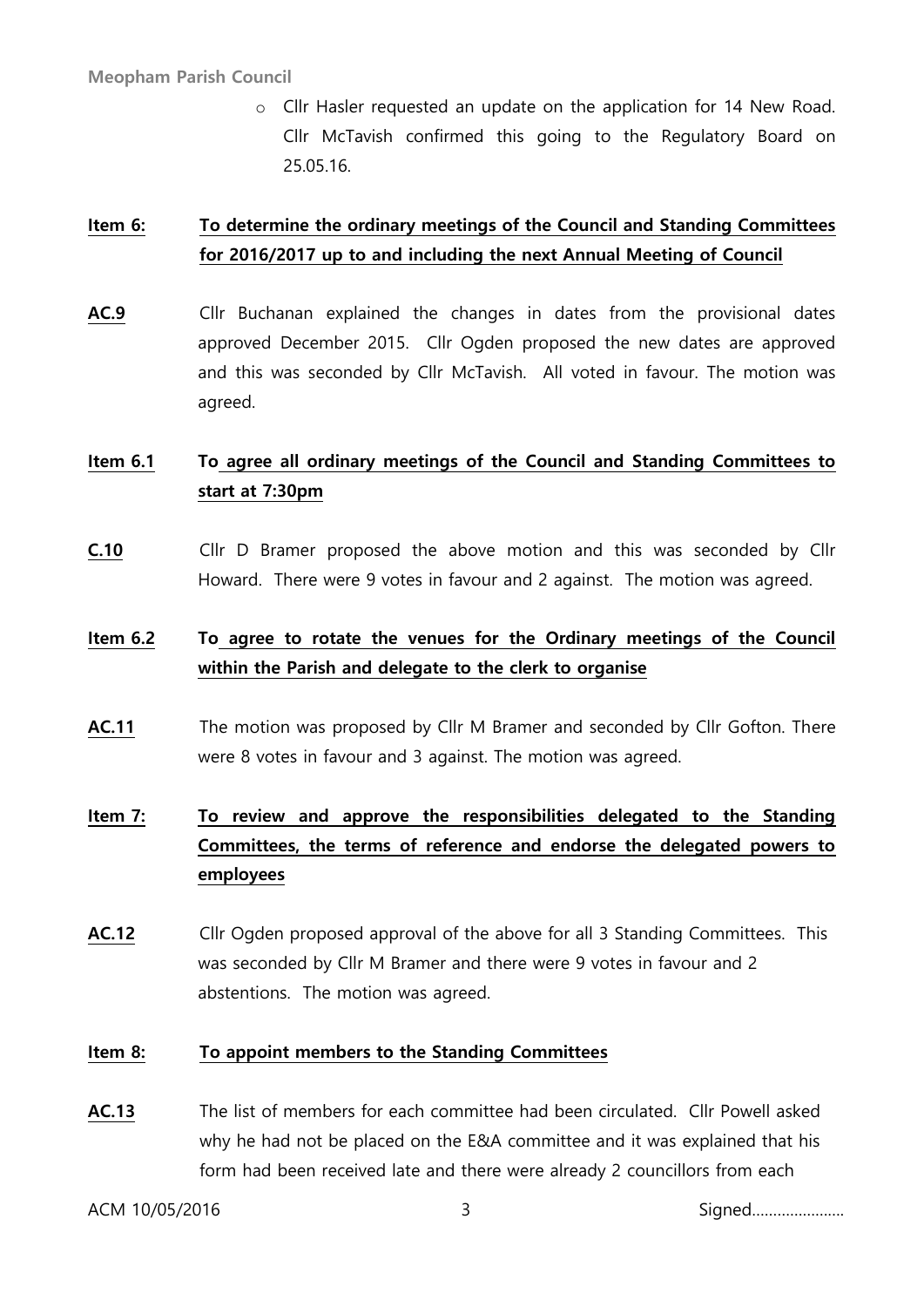ward allocated to this committee. Cllr Powell was offered a place on the P&P Committee as there were spaces but he declined.

The list of members of the Standing Committees (Annex 1) was agreed on a proposal by Cllr Ogden and seconded by Cllr M Bramer. There were 8 votes in favour and 3 against. The motion was agreed.

### **Item 9: To elect the Chairman and the Vice Chairman to the Standing Committees**

**AC.14:** The following nominations were made:-

A&R – Cllr Buchanan proposed Cllr M Bramer as Chairman and this was seconded by Cllr Ogden. There were 7 votes in favour, 3 abstentions and 1 against. Cllr M Bramer proposed Cllr Leyshon as Vice Chairman. This did not receive a seconder. Cllr Buchanan proposed Cllr Ogden as Vice Chairman and this was seconded by Cllr Howard. There were 7 votes in favour, 3 abstentions and 1 against. Cllr M Bramer was elected as Chairman and Cllr Ogden as Vice Chairman.

E&A – Cllr M Bramer proposed Cllr Gofton as Chairman and this was seconded by Cllr McTavish. There were 9 votes in favour, 1 against and 1 abstention. Cllr Hasler proposed Cllr Knott as Vice Chairman and this was seconded by Cllr D Bramer. All voted in favour. Cllr Gofton was elected as Chairman and Cllr Knott as Vice Chairman.

P&P – Cllr Buchanan proposed Cllr McTavish as Chairman and this was seconded by Cllr D Bramer. There were 10 votes in favour and 1 abstention. Cllr M Bramer proposed Cllr D Bramer as Vice Chairman and this was seconded by Cllr McTavish. There were 8 votes in favour and 3 abstentions. Cllr McTavish was elected as Chairman and Cllr D Bramer as Vice Chairman.

# **Item 10: To review and approve the delegated responsibilities, terms of reference and members to committees**

- **10.1 Personnel Committee**
- **AC.15:** Cllr M Bramer proposed to agree the delegated responsibilities and terms of reference. This was seconded by Cllr McTavish. All voted in favour and the

ACM 10/05/2016 4 Signed………………….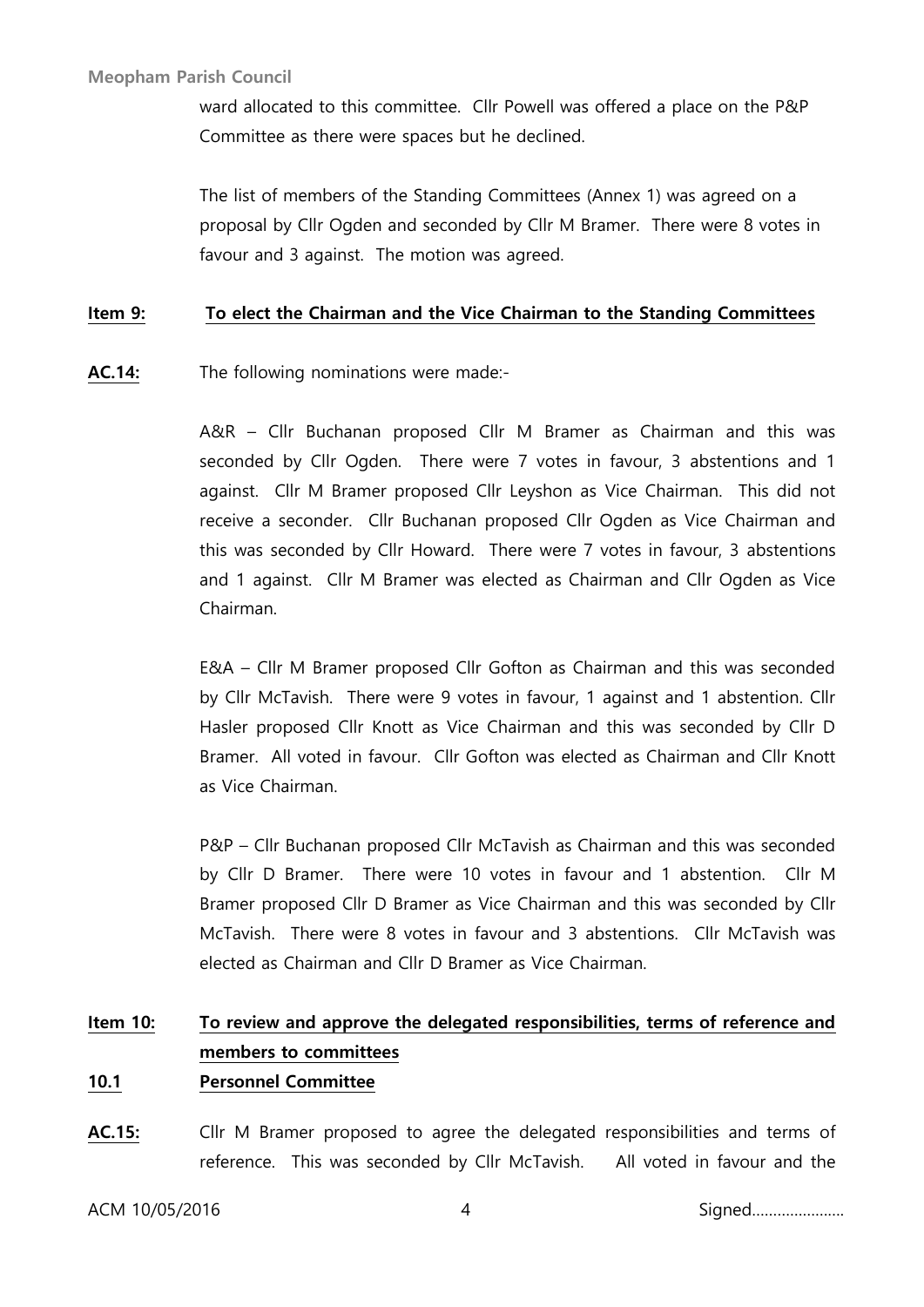motion was agreed. Cllr Gofton nominated Cllr Ogden as Chairman and this was seconded by Cllr Howard. There were 8 votes in favour and 3 abstentions. Cllr Ogden was therefore elected as Chairman. Cllr Ogden nominated Cllr Buchanan as Vice Chairman, seconded by Cllr Howard. Cllr D Bramer nominated Cllr McTavish as Vice Chairman, seconded by Cllr Gofton. Cllr Buchanan received 3 votes and Cllr Mctavish received 7 votes. There was 1 abstention. Cllr McTavish was therefore elected as Vice Chairman.

### **10.2 Disciplinary and Grievance**

### **10.3 Appeals**

**AC.16:** The above items were looked at together. The documents are based on the NALC model documents. Cllr McTavish proposed approval and this was seconded by Cllr Ogden. All voted in favour and the motion was agreed.

### **10.4 Complaints**

**AC.17:** Cllr Buchanan advised that the only change was increasing the committee membership from 3 to 5, as advised as best practice by KALC. Cllr Wade proposed approval and this was seconded by Cllr Hasler. All voted in favour and the motion was agreed.

# **Item 11: To appoint any new committees in accordance with Standing Order 4 11.1 To appoint Judson's Pavilion Committee**

# **11.1.1 To approve the responsibilities delegated to the Judson's Pavilion Committee, the terms of reference and endorse the delegated powers to employees**

**AC.18:** Cllr McTavish proposed in the TOR, item 5.2 to take out 'Sub Committee' and just have 'Working Group'. This was seconded by Cllr Wade. All voted in favour and the motion was agreed. Cllr Gofton stated that she would have preferred the Full Council to meet to discuss Judson's Pavilion. Cllr McTavish proposed to approve the TOR and this was seconded by Cllr Howard. All voted in favour and the motion was agreed.

### **11.1.2 To appoint members to the Judson's Pavilion Committee**

ACM 10/05/2016 5 Signed………………….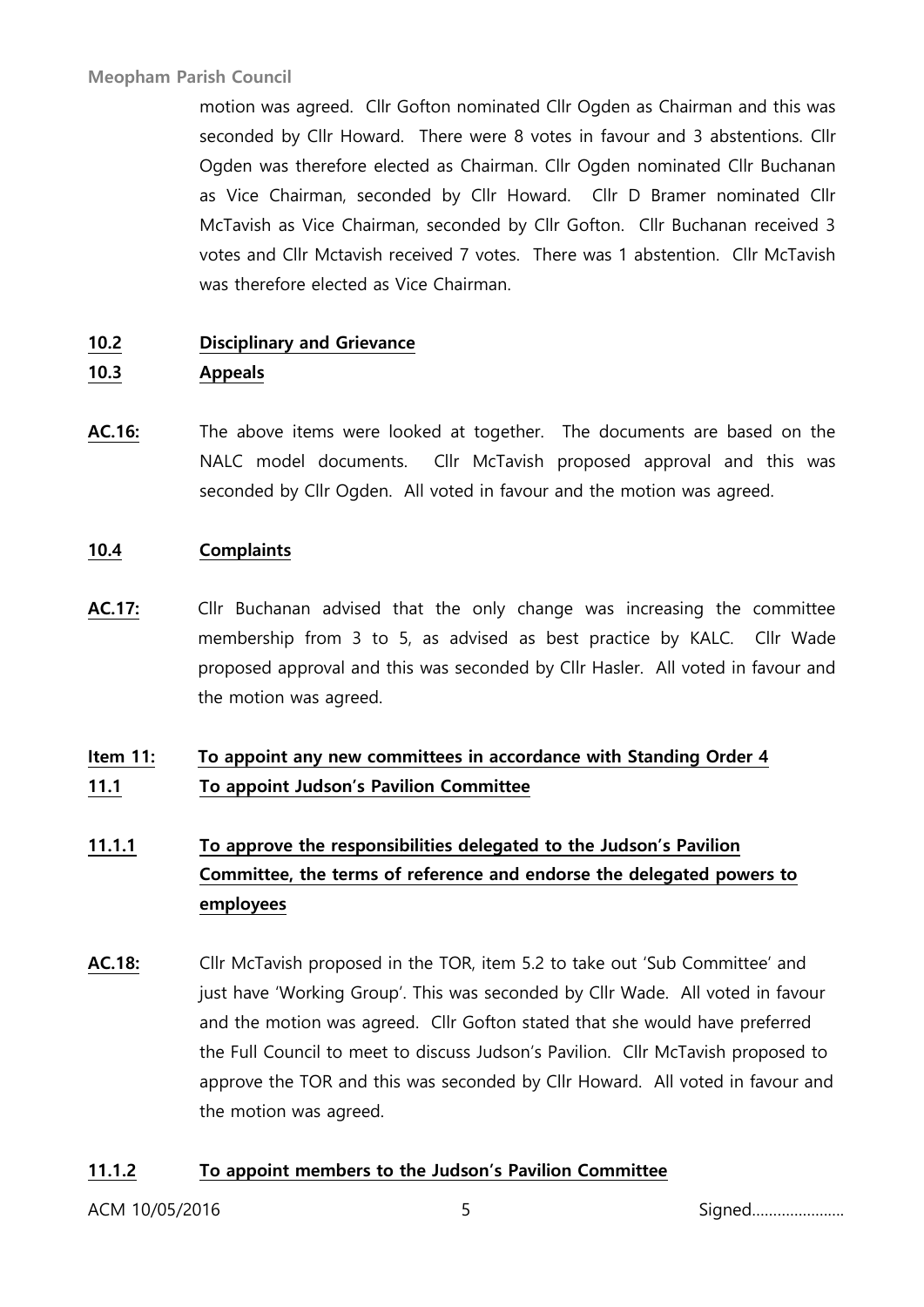**AC.19:** Cllr Buchanan proposed committee members as Cllrs M Bramer, Gofton, Hasler, Howard, McTavish and Ogden along with herself. Cllr Wade advised members that she would like to join the committee. As membership in the TOR stated 7 members, Cllr McTavish agreed to stand down. Cllr Powell proposed that Cllr M Bramer was not included. This was not seconded. Cllr Buchanan therefore proposed the committee included Cllrs M Bramer, Buchanan, Gofton, Hasler, Howard, Ogden and Wade. This was seconded by Cllr Ogden. There were 10 votes in favour and 1 abstention. The motion was agreed.

### **11.1.3 To elect a Chairman and Vice Chairman to the Judson's Pavilion Committee**

**AC.20:** Cllr Gofton proposed Cllr Hasler as Chairman but he declined to accept. Cllr Buchanan proposed Cllr Ogden and this was seconded by Cllr M Bramer. There were 10 votes in favour and 1 abstention. Cllr Buchanan proposed Cllr Howard as Vice Chairman and this was seconded by Cllr McTavish. All voted in favour. Cllr Ogden was elected as Chairman and Cllr Howard as Vice Chairman.

# **11.1.4 To approve the transfer of the Judson's Pavilion and Grounds budget and the Judson's Improvements budget from the E&A budget to the Judson's Pavilion Committee**

**AC.21:** Cllr Hasler proposed approval of the above motion and this was seconded by Cllr McTavish. All voted in favour. The motion was agreed.

# **Item 12: To review representation on or work with external bodies and arrangements for reporting back**

- **AC.22:** The list of representatives on outside bodies, Annex 2, was read out and proposed approval, except for KALC membership, by Cllr Knott and seconded by Cllr Howard. All voted in favour and the motion was agreed.
- **AC.23:** 6 members had come forward to represent MPC at KALC for 2 places. Cllr Gofton asked for a summary of what is required by members. Cllr Hasler reported that whoever is nominated attends the area committee and reports back to the Parish Council. Currently Cllr Rosemary Diamond of Cobham PC is the Chairman and Cllr Pat Banks of Vigo PC is the Vice Chairman.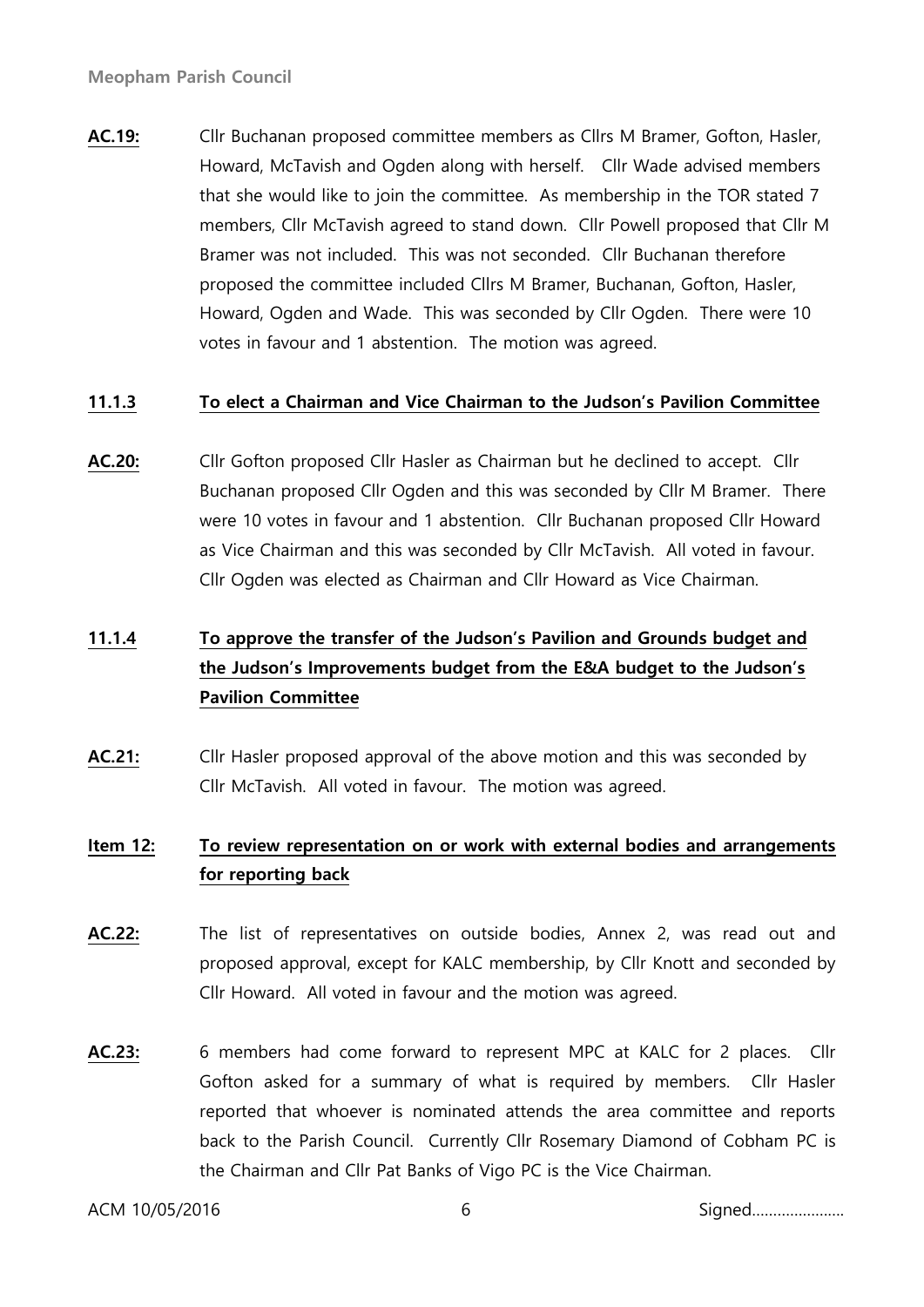Voting via elimination took place with any member gaining over 6 votes automatically being elected. Cllr Hasler received 7 votes in the first round. Cllr Hasler was therefore elected as the first representative. Cllr Powell received 6 votes in the second round and was therefore elected as the second representative.

# **Item 13: To review and approve the inventory of land and assets including buildings and office equipment**

**AC.25:** The changes to the inventory of land and assets, including buildings and office equipment were noted. Cllr M Bramer proposed approval and Cllr Howard seconded this. All voted in favour. The motion was agreed.

# **Item 14: To review and approve the arrangements for insurance cover in respect of all insured risks**

**AC.26:** A three year contract for insurance cover was taken out with Zurich Insurance last year. The renewal had not been received as yet. Cllr Ogden proposed to agree to defer this to the next council meeting and this was seconded by Cllr M Bramer. All voted in favour and the motion was agreed.

# **Item 15: To review and approve the Council's and/or employees' subscriptions to other bodies**

**AC.27:** A list had been circulated. Meopham Review needed to be added to the list at a cost of £6 per annum. Cllr Buchanan proposed this is added to the list and Cllr M Bramer seconded this. All voted in favour and this motion was agreed. Cllr Buchanan then proposed that the list is agreed and this was seconded by Cllr D Bramer. All voted in favour and the motion was agreed.

# **Item 16: To review the Council's procedures for handling requests made under the Freedom of Information Act 2000 and the Data Protection Act 1998**

**AC.28:** The Council had previously approved the procedures as laid down in the NALC Legal Topics Notes 37 (July 2009) and 38 (January 2013). Cllr M Bramer

ACM 10/05/2016 7 Signed………………….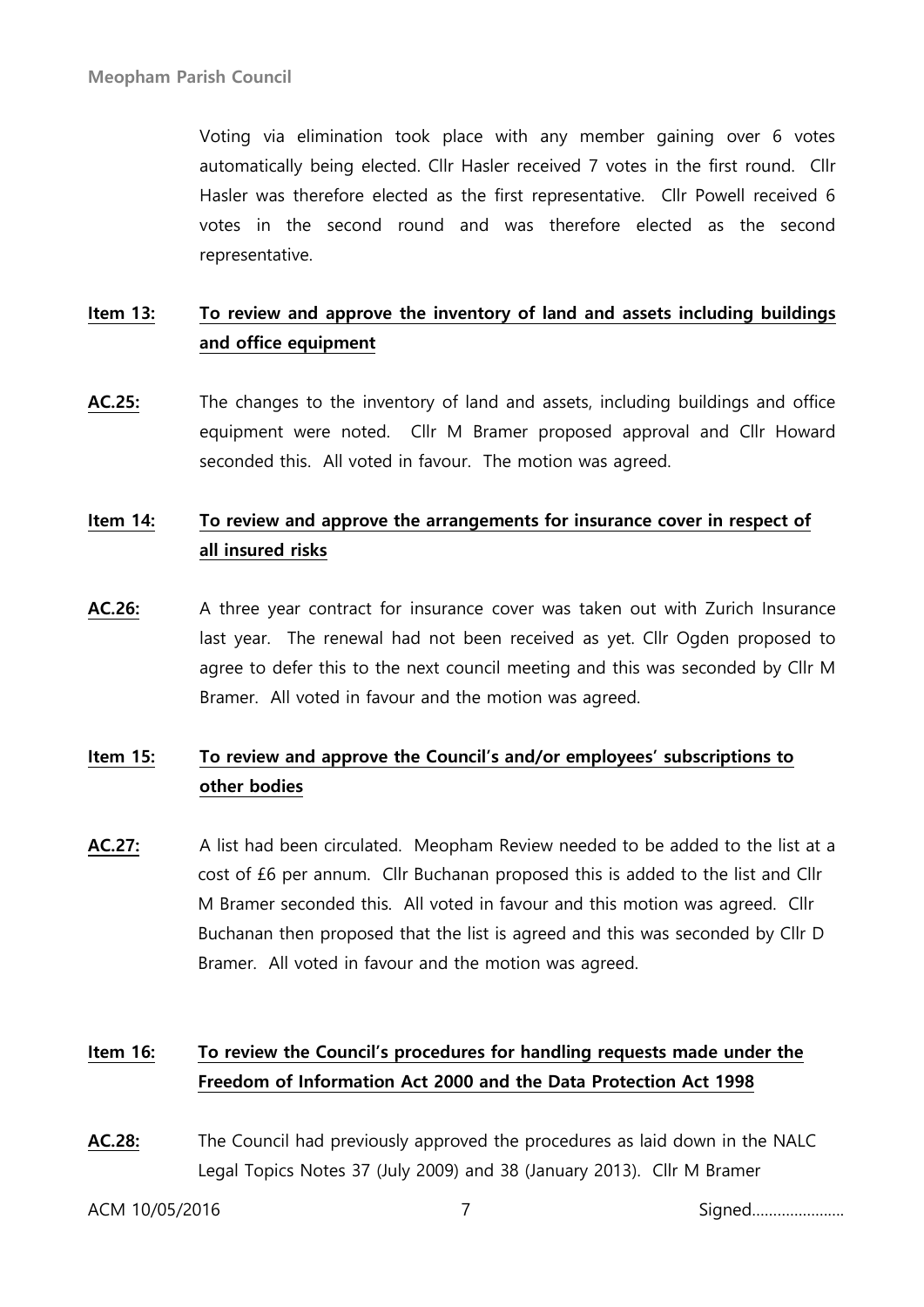proposed that the council produces its own procedure and pass this task onto A&R to draw up a policy. This was seconded by Cllr Buchanan and all voted in favour. The motion was agreed.

**Action: A&R Committee**

# **Item 17: To confirm and approve the key holders for the Parish Office, Judson's Pavilion, Southdown Shaw Allotments and Harvel Green**

**AC.29:** It was noted that there are only 1 set of office cabinet keys. Cllrs Powell and Hasler confirmed they only have the front door key to Judson's Pavilion. Cllr Powell confirmed that does not have the key to the Judson's youth room or Judson's gate. Cllrs M Bramer and Knott agreed to find out who has the key to Harvel gate in Harvel. Cllr Buchanan proposed the list of key holders shown at Annex 3 was accepted and was seconded by Cllr Gofton. There were 10 votes in favour and 1 abstention. The motion was agreed.

### **Item 18: To consider and comment on planning applications:**

### **AC.30: NARNIA LEAFY LANE, MEOPHAM, GRAVESEND, KENT DA13 0DR**

Application for removal of condition 1 attached to planning permission reference no. 2014/0158 for erection of front extension to form a split porch/open area and alterations to roof above from sloping roof to gable end type roof. No objection recommended on a motion proposed by Cllr M Bramer and seconded by Cllr Gofton. All voted in favour of no objection.

### **THE IVY HOUSE, WROTHAM ROAD, SOUTH STREET, MEOPHAM DA13 0QJ**

Application for Listed Building Consent for the conversion of existing outbuildings to provide 2 no. one bedroom self-contained residential annexe's for use ancillary to the main dwelling. It was agreed by all members to defer commenting on the above until GBC had carried out their site visit.

### **THE IVY HOUSE, WROTHAM ROAD, SOUTH STREET, MEOPHAM DA13 0QJ**

Conversion of existing outbuildings to provide 2 no. one bedroom self-contained residential annexe's for use ancillary to the main dwelling. It was agreed by all members to defer commenting on the above until GBC had carried out their site visit. It was noted that no separate hereditament should be created.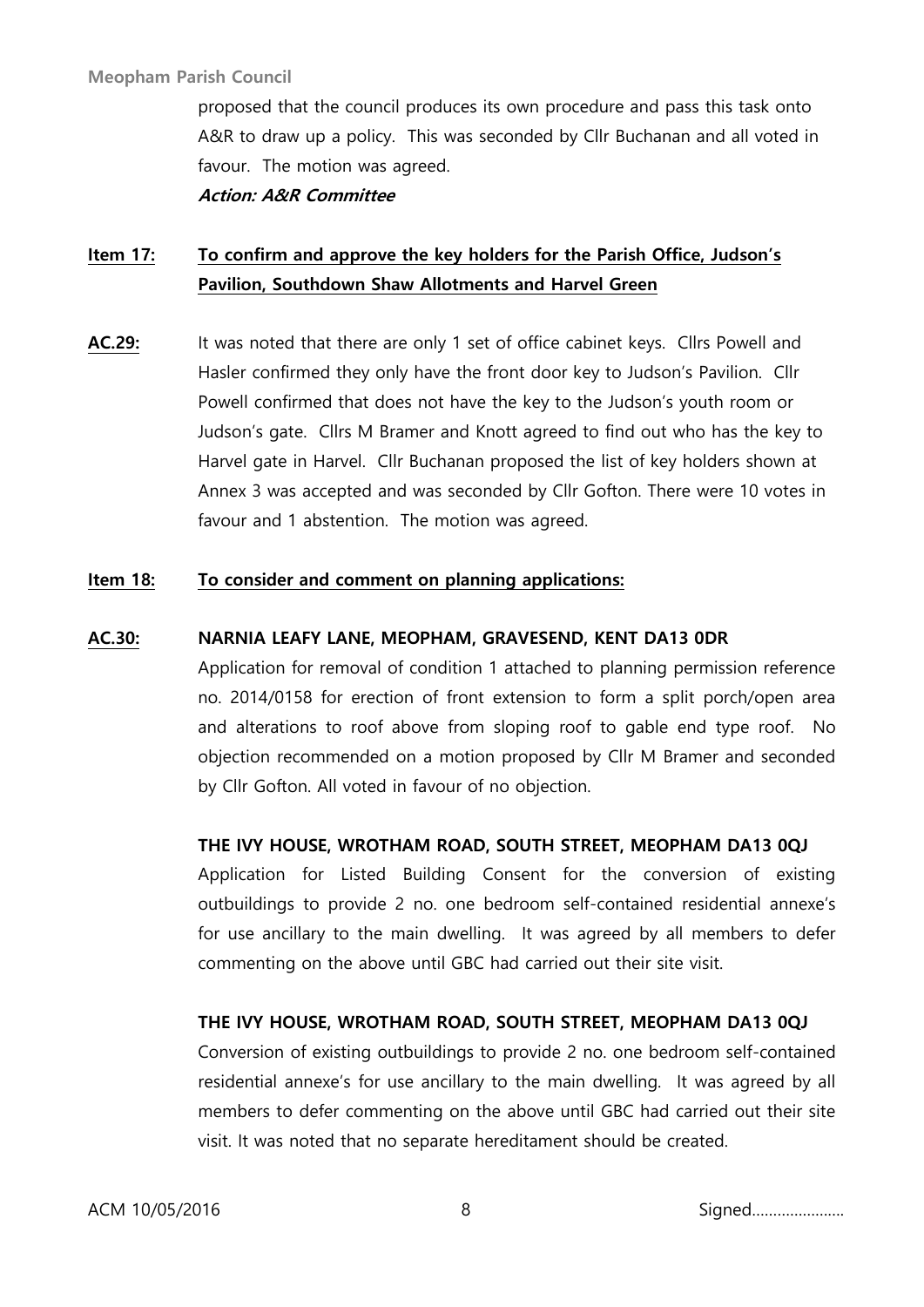#### **BASQUE COTTAGE, WROTHAM ROAD, MEOPHAM, KENT DA13 0QA**

Demolition of existing single storey side extension and erection of a two storey side and rear extension with balcony; new fencing to the front entrance driveway and garage. No objection recommended subject to neighbour consultation and Conservation Office approval, on a motion proposed by Cllr Wade and seconded by Cllr Hasler. All voted in favour of the motion.

#### **MEOPHAM LODGE, WROTHAM ROAD, MEOPHAM, GRAVESEND, KENT**

**DA13 0QA** Erection of a detached garage and car port at the side.

Objection was recommended on a motion proposed by Cllr Hasler and seconded by Cllr Powell on the grounds of overdevelopment. 9 voted in favour of the motion with 2 abstentions

#### **ALFRENE, 3 SCHOOL LANE, MEOPHAM, GRAVESEND KENT DA13 0DN**

Erection of a single storey rear conservatory. Recommend no objection, subject only to the usual constraints regarding any future development to convert to anything other than a conservatory, on a motion proposed by Cllr Powell and seconded by Cllr Hasler. All voted in favour of the motion.

Cllr Gofton left the room.

#### **MAYFIELD, WROTHAM ROAD, MEOPHAM, GRAVESEND, KENT DA13 0HP**

Erection of part two storey side extension/part first floor side extension over an existing ground floor extension. Erection of first floor rear extension to provide an en-suite bathroom to the rear bedroom and a single storey conservatory extension to the rear. Cllr Gofton declared an interest and left the room. All members agreed not to comment on Councillors planning applications.

Cllr Gofton returned to the room.

#### **THE BUNGALOW, LONGFIELD ROAD, LONGFIELD, DARTFORD KENT DA3 7AP**

Installation of 5 no. Velux windows to the rear roof slope to serve existing loft space. No objection recommended on a motion proposed by Cllr Powell and seconded by Cllr Knott. All voted in favour of no objection.

#### **11 NEW ROAD, MEOPHAM, KENT DA13 0LS**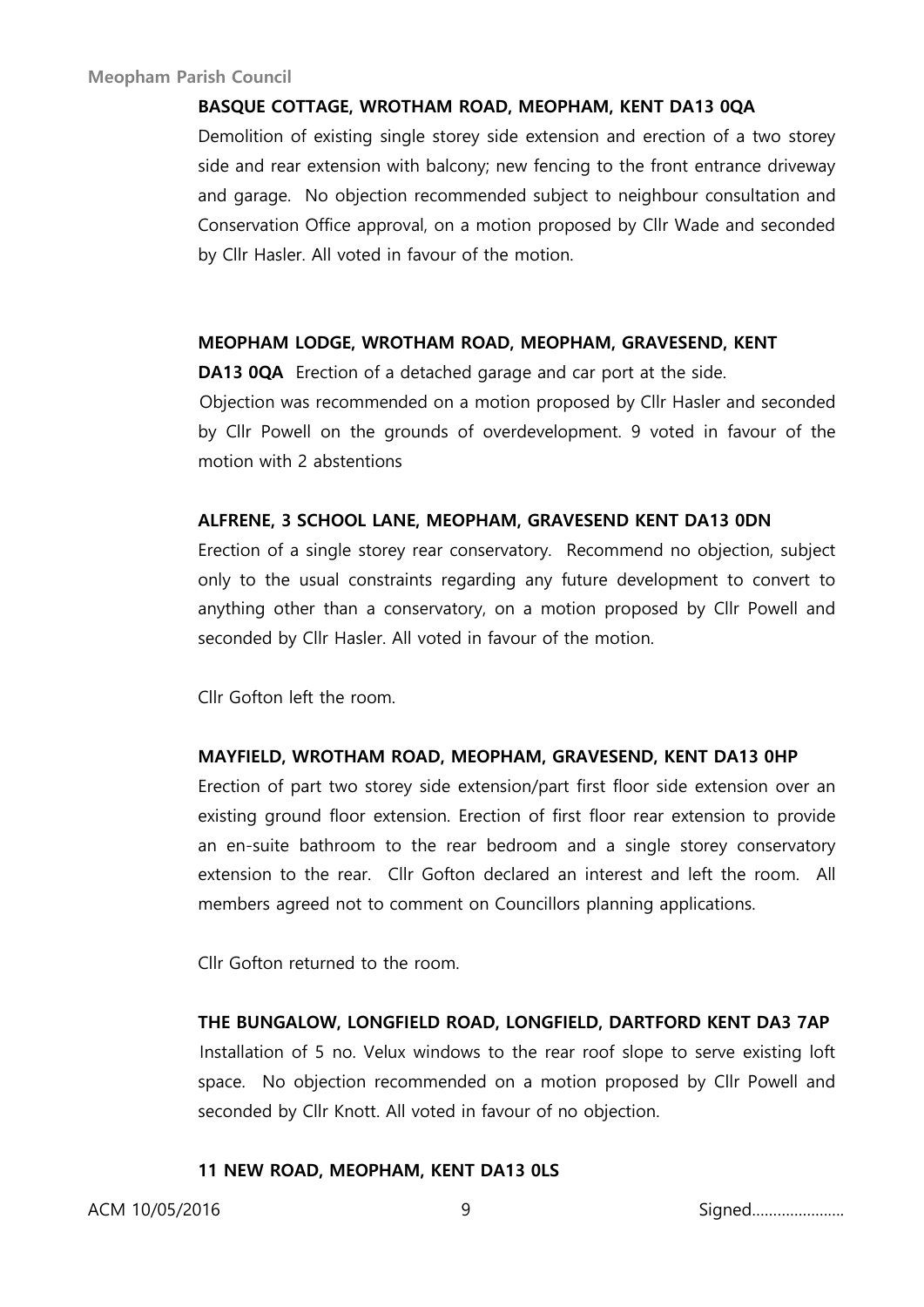Erection of a rear conservatory. No objection subject to neighbour consultation was recommended on a motion proposed by Cllr Knott and seconded by Cllr Powell. All voted in favour of the motion.

### **8 HUNTINGFIELD ROAD, MEOPHAM, GRAVESEND, KENT DA13 0EZ**

Erection of a two storey rear and side extensions to form kitchen/dining room, utility room and study at ground floor, master bedroom with en-suite shower room, bathroom and bedroom. No objection subject to neighbour consultation was recommended on a motion proposed by Cllr Buchanan and seconded by Cllr Wade. All voted in favour of the motion.

### **13 WILLOW WOOD, MEOPHAM, GRAVESEND, KENT DA13 0QT**

Demolition of garage, workshop and lobby and erection of part two storey and part single storey side extension and creation of a rear terrace. No objection recommended provided the gap between properties is maintained to stop the terracing effect. Motion proposed by Cllr Howard and seconded by Cllr Knott. All voted in favour of the motion.

### **BRINDLESHAW BARN, DAVID STREET, MEOPHAM, KENT**

Siting of a mobile caravan for accommodation for the duration of Brindleshaw Barn conversion. Recommend no objection subject to two conditions: approval is given for a maximum of one year only and occupation of the caravan will cease prior to the permanent occupation of the new dwelling. Motion proposed by Cllr M Bramer and seconded by Cllr Howard. All voted in favour of the motion.

### **17 BIRTRICK DRIVE, MEOPHAM, GRAVESEND KENT DA13 0LR**

Erection of dormer extension at the rear with alterations to roof from hip to gable end. No objection recommended, subject to neighbour consultation on a motion proposed by Cllr McTavish and seconded by Cllr Hasler. All voted in favour of the motion.

### **19 THE PIPPINS, MEOPHAM, GRAVESEND, KENT DA13 0HB**

Erection of a single storey side extension to the existing garage and conversion of the garage into a habitable room. No objection recommended on a motion proposed by Cllr Buchanan and seconded by Cllr Knott. All voted in favour of no objection.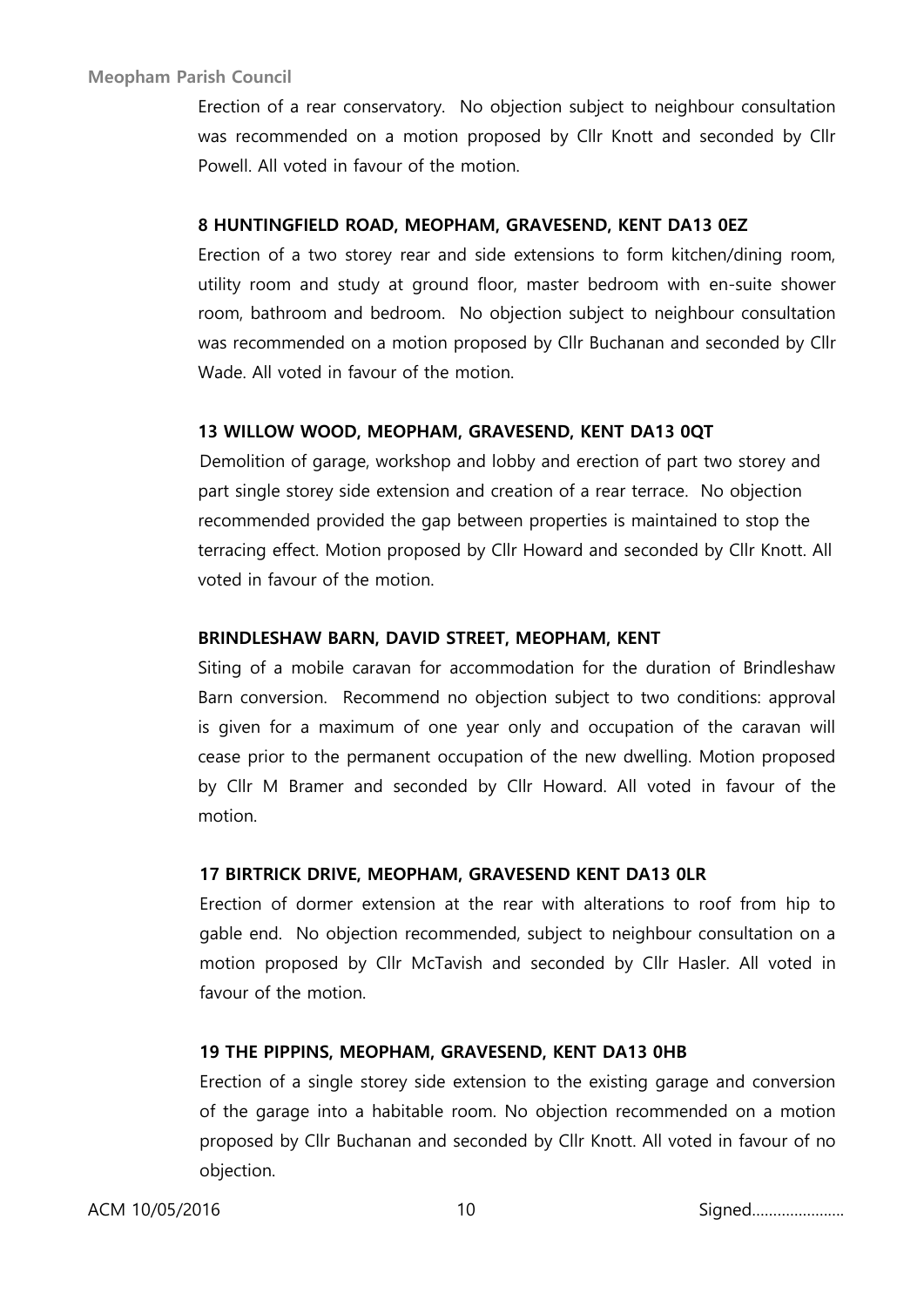### **CHILTON LODGE, VALLEY LANE, CULVERSTONE, KENT DA13 0DG**

\*\*\*Revised Plans, Revised Description\*\*\* Demolition of existing dwelling and erection of replacement 4 no. bedroom detached dwelling and erection of a detached garage. Recommend no objection on a motion proposed by Cllr Howard and seconded by Cllr McTavish. All voted in favour of no objection.

### **AMBLEDOWN, RIDGE LANE, MEOPHAM, KENT DA13 0DP**

Erection of a timber agricultural machinery store with storage above.

Application for erection of a timber agricultural machinery store with storage above. Objection recommended on the grounds of inappropriate development in the Green Belt was proposed on a motion by Cllr D Bramer and seconded by Cllr Powell. All voted in favour of the motion.

### **23 CONIFER DRIVE, MEOPHAM, GRAVESEND, KENT DA13 0TL**

Erection of a single storey side extension to form a garage and study and erection of a single storey rear extension to form a lounge. Alterations to the existing front porch and garage roof. Recommend no objection, subject to neighbour consultation on a motion proposed by Cllr M Bramer and seconded by Cllr Howard. All voted in favour of no objections.

# **Item 19 On a motion from Cllr Leyshon, to develop, agree and publish an Anti-Fraud and Corruption Policy for Meopham Parish Council in accordance with current legislation and practice and to review all other council policies to ensure adherence to law**

- **AC.31** Cllr Buchanan proposed that the above motion is agreed, subject to the provision that the origin of the Anti-Fraud and Corruption policy document is checked. Cllr Howard seconded this and all voted in favour. **Action: Clerk**
- **Item 20** To approve schedule of payments in accordance with Financial Standing Order 5.2
- **AC.32** Cllr Ogden proposed the schedule of payments were approved and this was seconded by Cllr M Bramer. All voted in favour.

ACM 10/05/2016 11 Signed………………….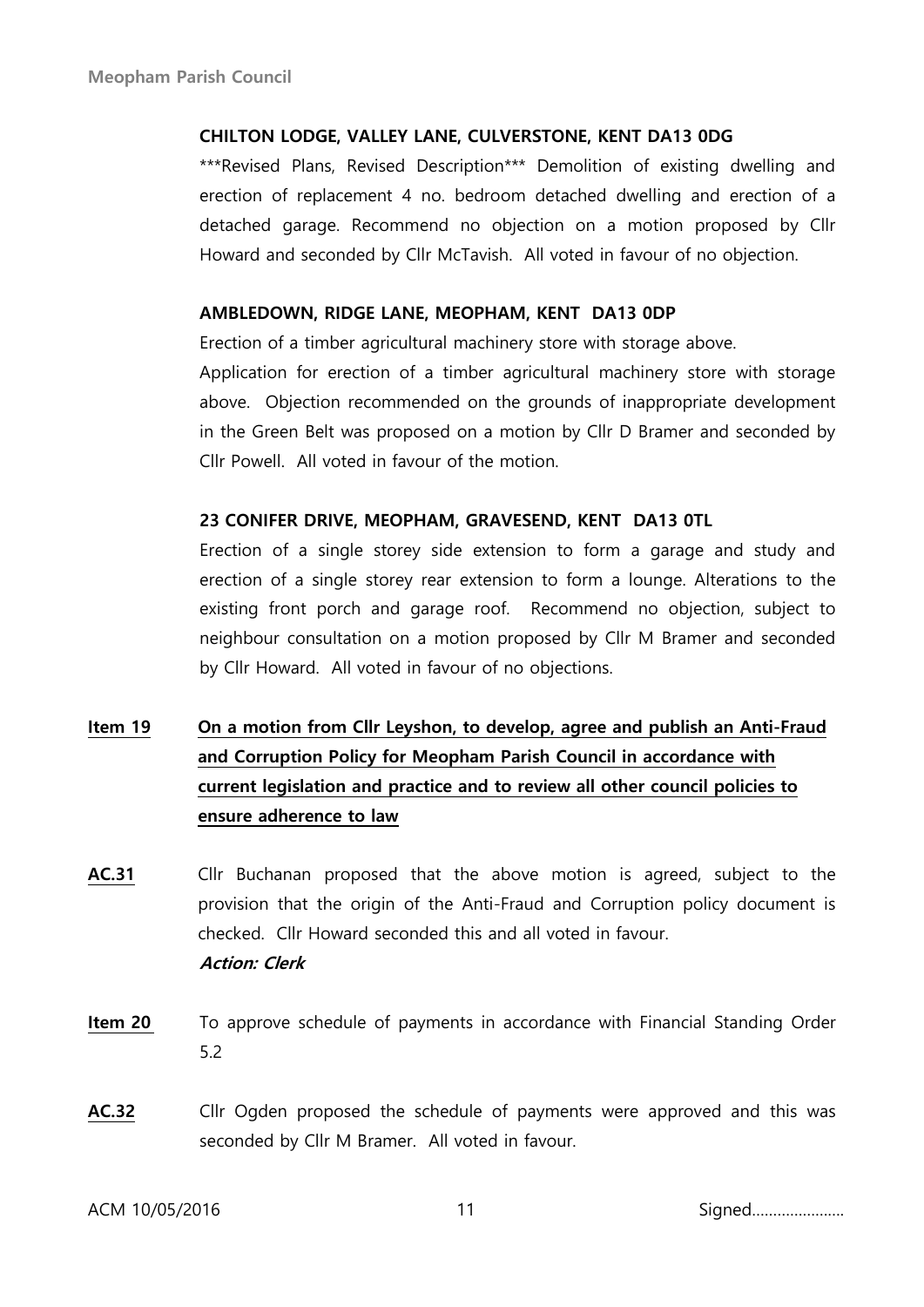- AC.33 It was noted that the KCC grant for the Judson's Pavilion project now had to be returned to KCC as the money had not been spent to date or that the project is likely to go ahead within the next 2 months.
- **Item 21** To receive any correspondence
- **AC.34** The correspondence was noted.

Meeting closed 9.45pm.

Signed………………………………………………………………Dated……………………..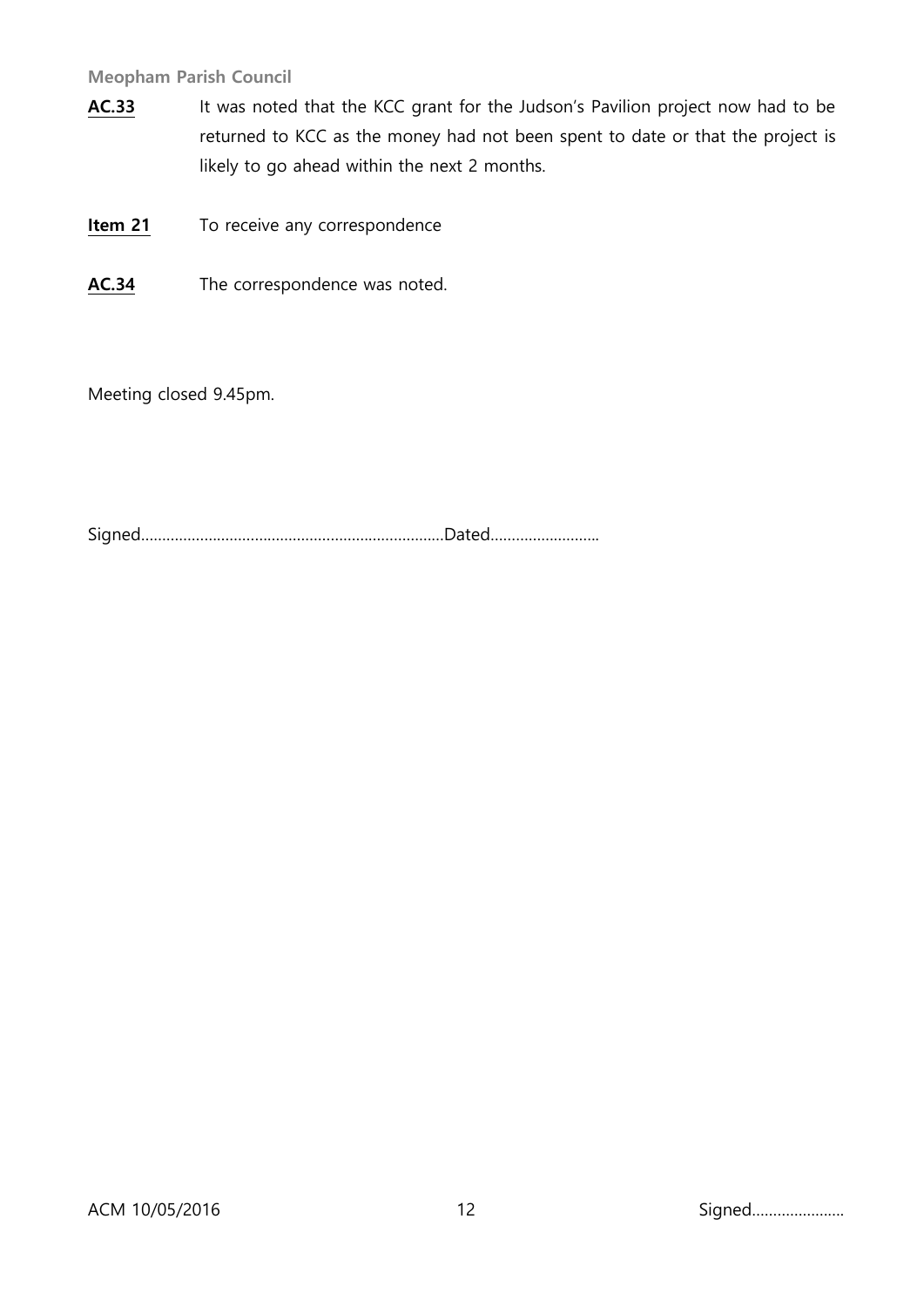### **ANNEX 1**

# **STANDING COMMITTEE MEMBERS 2016/2017**

# **ADMIN AND RESOURCES (A&R)**

| Cllr M Bramer (Chairman)   |  |
|----------------------------|--|
| Cllr Buchanan              |  |
| Cllr Leyshon               |  |
| Cllr McTavish              |  |
| Cllr Ogden (Vice Chairman) |  |
| Cllr Wade                  |  |
|                            |  |

# **ENVIRONMENT AND AMENITIES (E&A)**

| Cllr D Bramer              |
|----------------------------|
| Cllr Buchanan              |
| Cllr Gofton (Chairman)     |
| Cllr Hasler                |
| Cllr Howard                |
| Cllr Knott (Vice Chairman) |
| Cllr Wade                  |

# **PLANNING AND PROJECTS (P&P)**

| Cllr D Bramer (Vice Chairman) |
|-------------------------------|
| Cllr M Bramer                 |
| Cllr Buchanan                 |
| Cllr Gofton                   |
| Cllr Knott                    |
| Cllr McTavish (Chairman)      |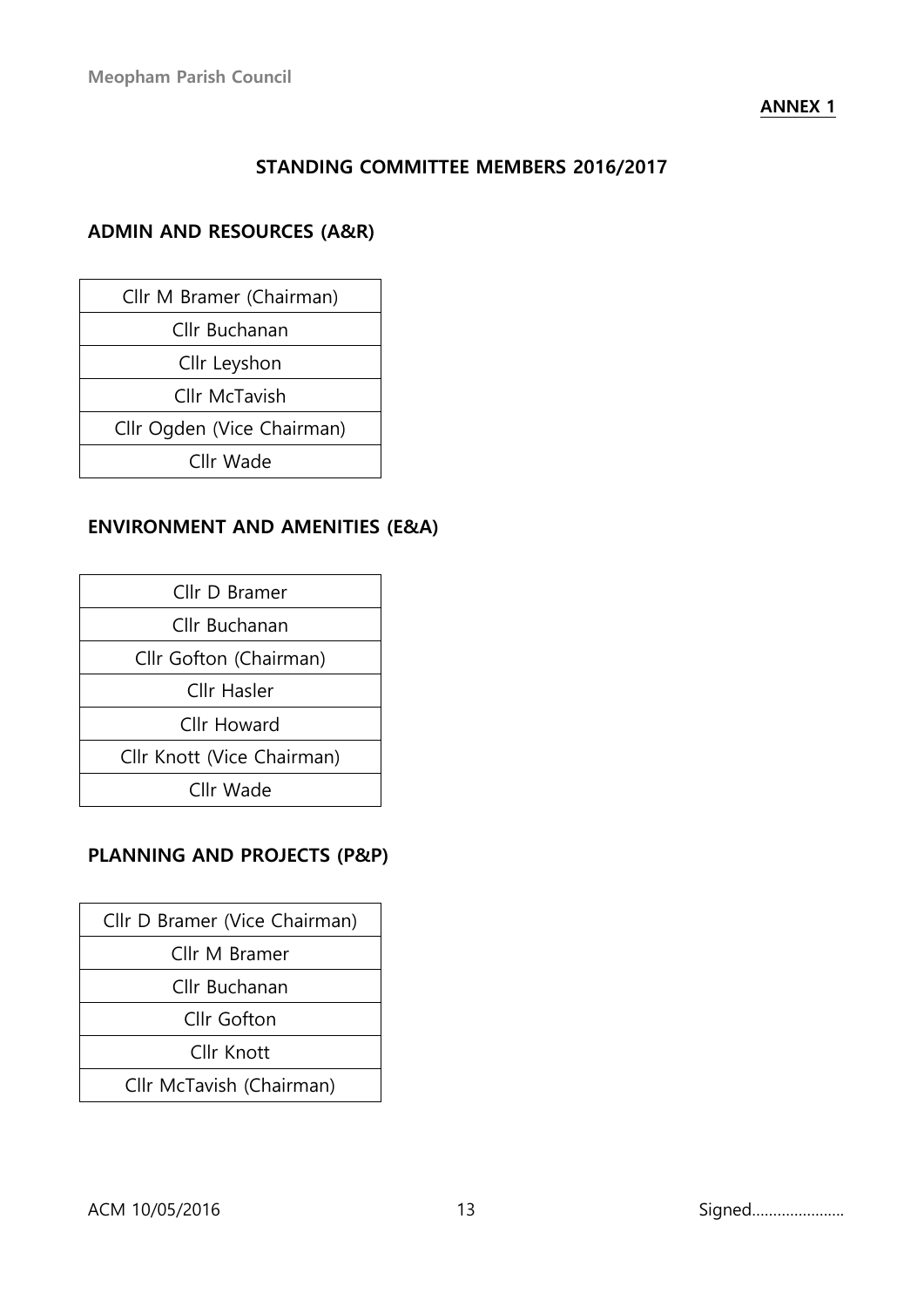# **PARISH REPRESENTATIVES ON OTHER BODIES 2016/2017**

| Action with Communities in Rural Kent (Kent Rural | Cllr Wade                     |
|---------------------------------------------------|-------------------------------|
| Community Council)                                |                               |
|                                                   |                               |
| Age UK                                            | Cllr Knott                    |
| Clay Cottages Trust                               | <b>Cllrs Hasler and Knott</b> |
| Campaign to Protect Rural England (CPRE)          | Cllrs Gofton and Wade         |
| Culverstone Community Association                 | Cllrs D Bramer and Howard     |
| Flagmaster                                        | Keith Savage                  |
| Gravesham Rights of Way Committee                 | Mr K Dare and Mrs G Willsher  |
|                                                   | and Cllr D Bramer             |
| Gravesham Joint Transportation Board              | vacant                        |
| Harvel Village Hall Management Committee          | Cllrs M Bramer and Knott      |
| Kent Association of Local Councils - Voting       | Cllrs Hasler and Powell       |
| members at AGM and Gravesham Area Committee       |                               |
| Meopham Sports & Leisure Association              | Cllrs Powell and Wade         |
| Meopham Village Hall Management Committee         | Cllr Knott                    |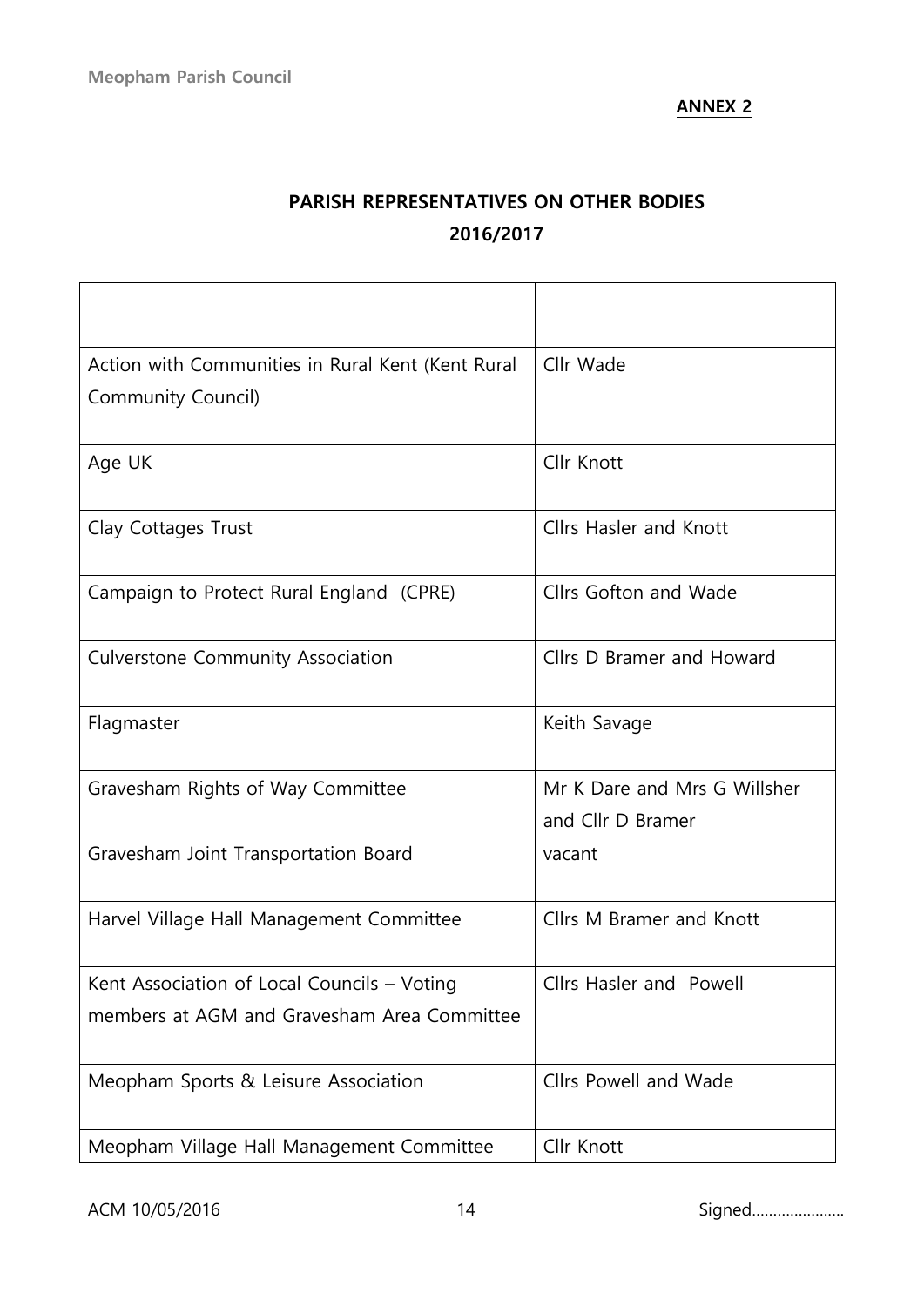| Meopham Welfare Committee            | Mr P King and Cllr Ogden  |
|--------------------------------------|---------------------------|
|                                      |                           |
| Meopham Windmill Trust               | Mr I Kerr                 |
|                                      |                           |
| NHS Darent Valley Hospital Briefings | Cllrs Hasler, Leyshon and |
|                                      | McTavish                  |

# **KEYHOLDERS**

# **The Parish Office**

| 2015/2016                                                                                                                                                                    | 2016/2017                                                                                                                                                                                                                                   |
|------------------------------------------------------------------------------------------------------------------------------------------------------------------------------|---------------------------------------------------------------------------------------------------------------------------------------------------------------------------------------------------------------------------------------------|
| Clerk (all)<br>Chairman and Vice-Chairman (all)<br>Chairmen and Vice-Chairmen of Standing<br>Committees (front and back)<br>Cleaner (all)<br>Windmill Trust (front and back) | Clerk (all)<br><b>Clerical Assistant (All)</b><br>Chairman and Vice-Chairman (all)<br>Chairmen and Vice-Chairmen of Standing<br>Committees (front and middle)<br>Cleaner (all)<br>Windmill Trust (front and back)<br>Office cabinet (clerk) |

# **Judsons Recreation Ground**

| Pavilion          | Parish Office, Cllr Powell & Cllr Hasler (front door only), Mr Phil King<br>(garage only) and Meopham Colts |
|-------------------|-------------------------------------------------------------------------------------------------------------|
| <b>Youth Club</b> | <b>Parish Office and Cllr Hasler</b>                                                                        |
| Gate              | Parish Office, Meopham Colts and GBC Horticulture                                                           |
| Play Area         | Parish Office and GBC Horticulture                                                                          |

# **Southdown Shaw Allotments**

ACM 10/05/2016 15 Signed………………….